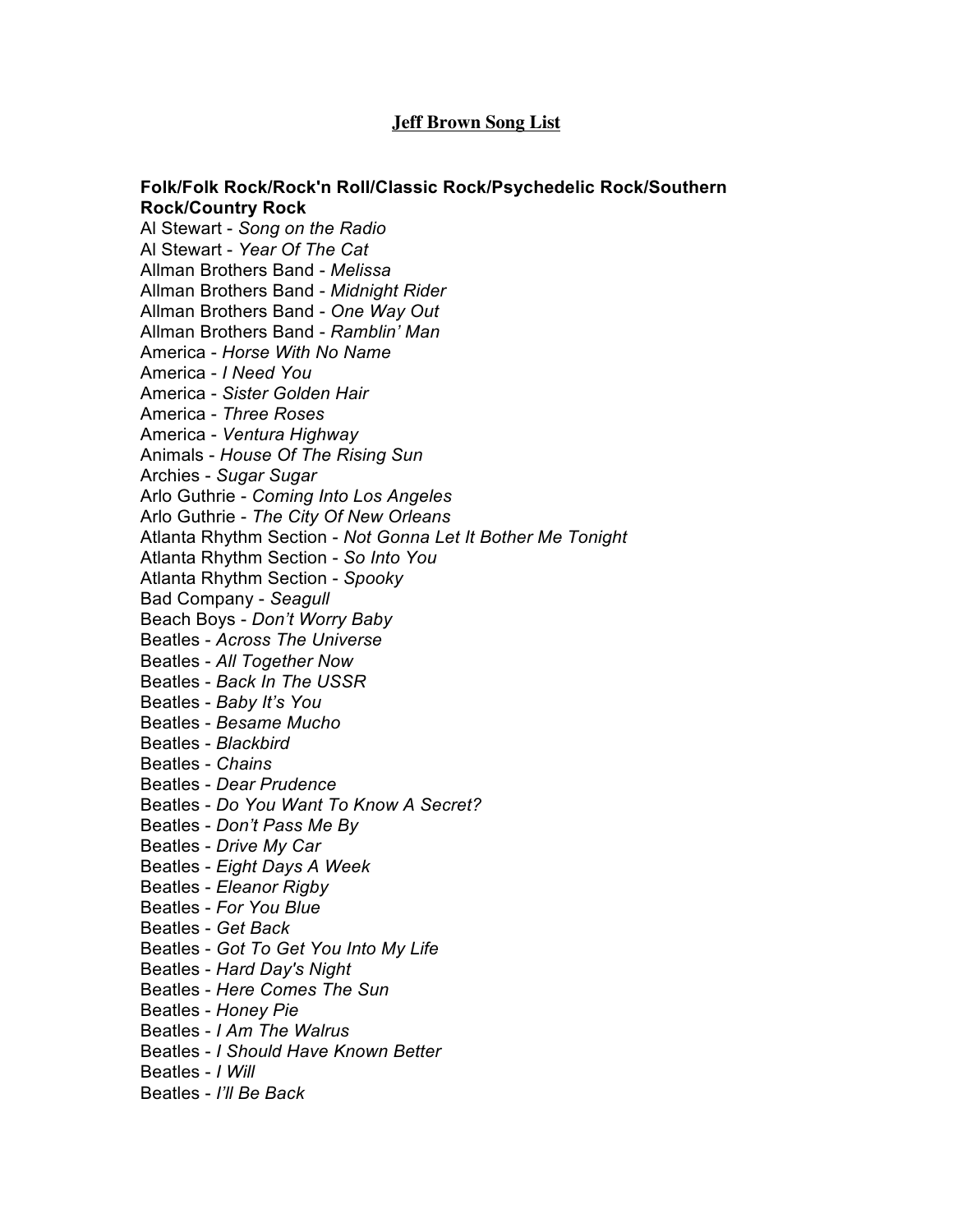Beatles - *I've Just Seen A Face* Beatles - *If I Fell* Beatles - *It's Only Love* Beatles - *Memphis* Beatles - *Michelle* Beatles - *Norwegian Wood* Beatles - *Ob-La-Di-Ob-La-Da* Beatles - *One After 909* Beatles - *Rocky Raccoon* Beatles - *Taxman* Beatles - *Things We Said Today* Beatles - *Til There Was You* Beatles - *Twist and Shout* Beatles - *Two of Us* Beatles - *You've Got To Hide Your Love Away* Bee Gees - *To Love Somebody* Big Bopper - *Chantilly Lace* Billy Joel - *Just The Way You Are* Billy Joel - *Piano Man* Billy Joel - *She's Always A Woman* Billy Joel - *You May Be Right* Bob Dylan - *All I Want To Do* Bob Dylan - *Blowin' In The Wind* Bob Dylan - *Don't Think Twice, It's All Right* Bob Dylan - *Everything's Broken* Bob Dylan - *Forever Young* Bob Dylan - *If Not For You* Bob Dylan - *Knocking On Heaven's Door* Bob Dylan - *Lay Lady Lay* Bob Dylan - *Like A Rolling Stone* Bob Dylan - *Subterranean Homesick Blues* Bob Dylan - *The Levee's Gonna Break* Bob Marley - *Redemption Song* Bob Seger - *Against The Wind* Bob Seger - *Still The Same* Bonnie Raitt - *Something to Talk About* Box Tops - *The Letter* Bruce Cockburn - *Wondering Where The Lions Are* Bruce Springsteen - *Dancing In The Dark* Bruce Springsteen - *Pink Cadillac* Bruce Springsteen - *Valentine's Day* Buddy Holly - *It Doesn't Matter Anymore* Buddy Holly - *Not Fade Away* Canned Heat - *Goin' Up The Country* Canned Heat - *On The Road Again* Carole King - *I Feel The Earth Move* Carole King - *Too Late* Carpenters - *We've Only Just Begun* Cat Stevens - *Another Saturday Night*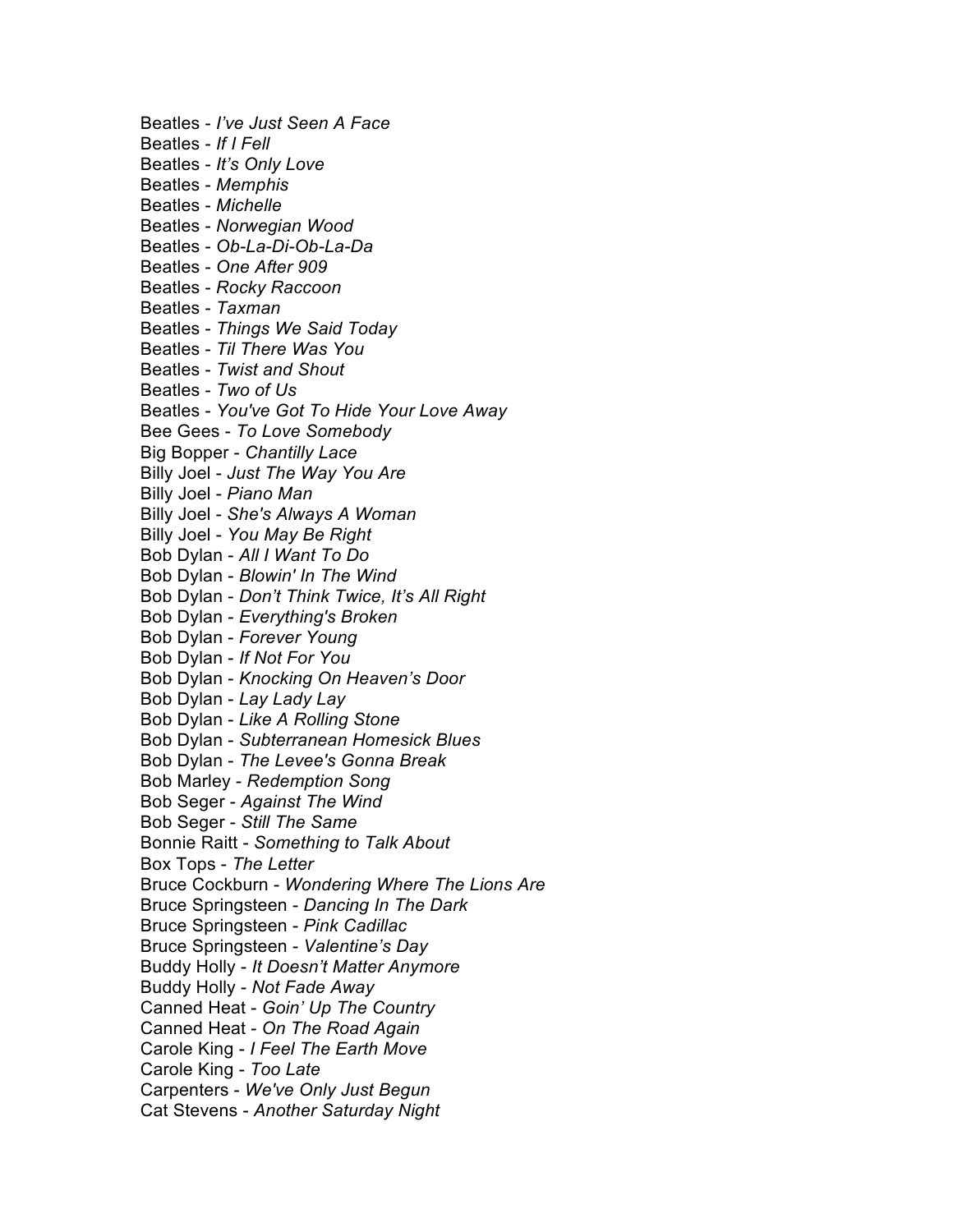Cat Stevens - *How Can I Tell You* Cat Stevens - *Moonshadow* Cat Stevens - *The Wind* Cat Stevens - *Wild World* Cher - *Believe* Chicago - *Beginnings* Chicago - *Colour My World* Chicago - *Saturday In The Park* Christopher Cross - *Ride Like The Wind* Christopher Cross - *Sailing* Chuck Berry - *Johnny B. Goode* Chuck Berry - *The Promised Land* Creedence Clearwater Revival - *Bad Moon Rising* Creedence Clearwater Revival - *Down On The Corner* Creedence Clearwater Revival - *Green River* Creedence Clearwater Revival - *I Heard It Through The Grapevine* Creedence Clearwater Revival - *Lodi* Creedence Clearwater Revival - *Who'll Stop The Rain* Crosby Stills Nash & Young - *Carry On* Crosby Stills Nash & Young - *Helplessly Hoping* Crosby Stills Nash & Young - *Our House* Crosby Stills Nash & Young - *Southern Cross* Crosby Stills Nash & Young - *Wasted On The Way* Crystal Gayle - *Don't it Make My Brown Eyes Blue* Dave Mason - *We Just Disagree* David Bowie - *A Space Oddity* David Bowie - *Changes* David Bowie - *Jean Genie* David Bowie - *Starman* David Bowie - *The Man Who Sold The World* Dire Straits - *Romeo & Juliet* Dire Straits - *So Far Away* Dire Straits - *Water of Love* Don McLean - *American Pie* Don McLean - *Vincent* Doobie Brothers - *Black Water* Doobie Brothers - *Listen To The Music* Doobie Brothers - *Long Train Running* Doors - *Love Me Two Times* Doors - *People Are Strange* Doors - *Roadhouse Blues* Dr. John - *Right Place Wrong Time* Eagles - *Best Of My Love* Eagles - *Desperado* Eagles - *Hotel California* Eagles - *Lying Eyes* Eagles - *Tequila Sunrise* Edison Lighthouse - *Love Grows Where My Rosemary Goes* Elton John - *Bennie & The Jets*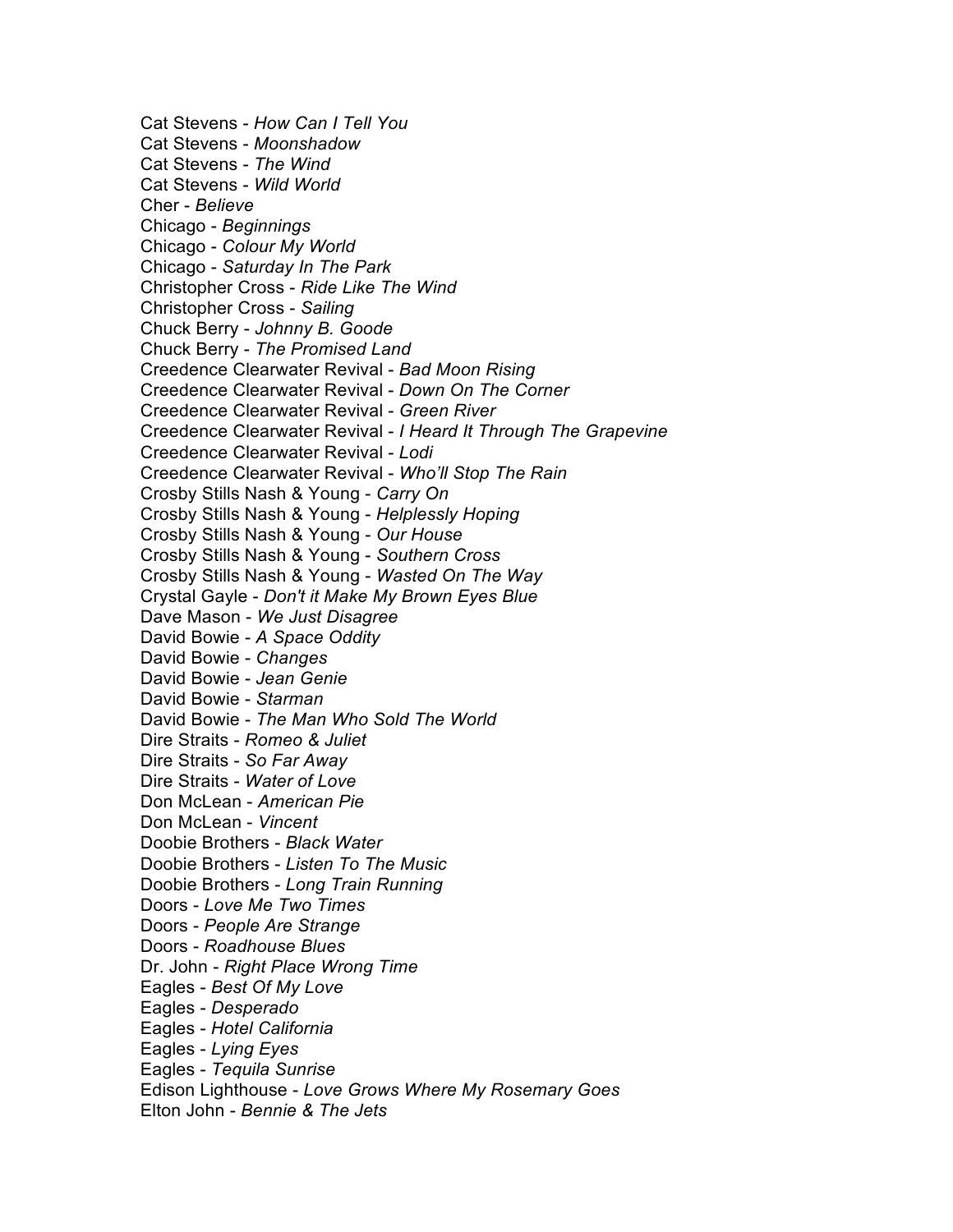Elton John - *Candle In The Wind* Elton John - *Crocodile Rock* Elton John - *Daniel* Elton John - *Goodbye Yellow Brick Road* Elton John - *Hercules* Elton John - *Honky Cat* Elton John - *Mad Man Across The Water* Elton John - *Mona Lisas and Mad Hatters* Elton John - *Rocket Man* Elton John - *The Bitch Is Back* Elton John - *Tiny Dancer* Elton John - *Your Song* Emerson Lake & Palmer - *Still You Turn Me On* Emerson, Lake & Palmer - *From The Beginning* Eric Clapton - *Lay Down Sally* Eric Clapton - *Layla* Eric Clapton - *Let It Grow* Eric Clapton - *Promises* Eric Clapton - *Tears In Heaven* Eric Clapton - *Wonderful Tonight* Everly Brothers - *Wake Up Little Susie* Fleetwood Mac - *Don't Stop* Fleetwood Mac - *Gold Dust Woman* Fleetwood Mac - *Landslide* Fleetwood Mac - *Never Going Back Again* Fleetwood Mac - *Say You Love Me* George Michael - *Faith* Gerry Rafferty - *Baker Street* Gerry Rafferty - *Right Down The Line* Glen Hansard/Marketa Irglova - *Falling Slowly* Gordon Lightfoot - *If You Could Read My Mind* Gordon Lightfoot - *Sundown* Grateful Dead - *Big Boss Man* Grateful Dead - *Dark Hollow* Grateful Dead - *Deal* Grateful Dead - *Dire Wolf* Grateful Dead - *Franklin's Tower* Grateful Dead - *Friend of the Devil* Grateful Dead - *Half Step Mississippi Uptown Toodeloo* Grateful Dead - *I've Been All Around This World* Grateful Dead - *It Must've Been The Roses* Grateful Dead - *Jackaroe* Grateful Dead - *Ripple* Grateful Dead - *Rosalie McFall* Grateful Dead - *Ship Of Fools* Grateful Dead - *Sugar Magnolia* Grateful Dead - *Touch Of Grey* Gregg Allman - *Don't Mess Up A Good Thing*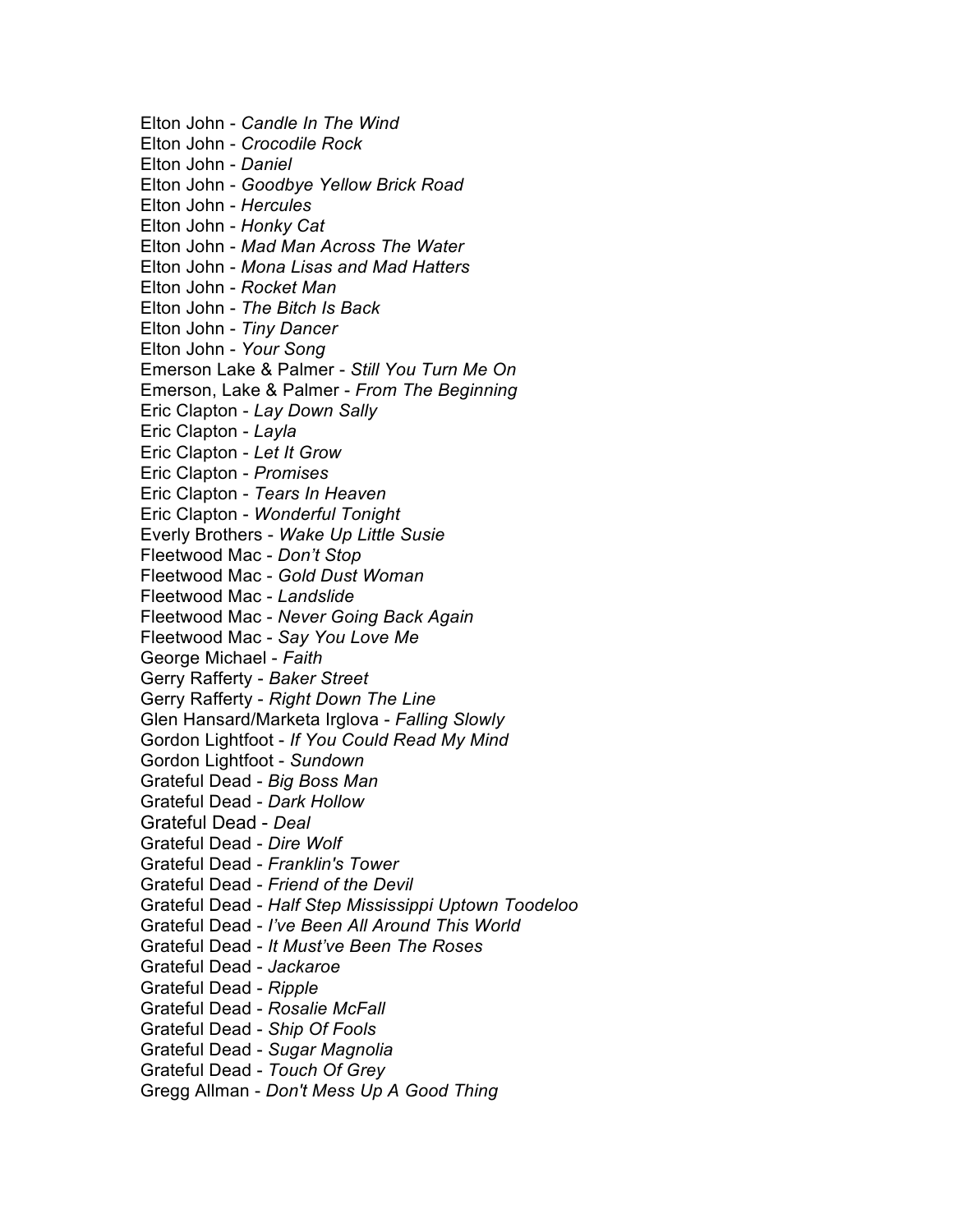Harry Chapin - *Cat's In The Cradle* Heart - *Dreamboat Annie (Fantasy Child)*  Hollies - *Long Cool Woman (In A Black Dress)* INXS - *Never Tear Us Apart* J. J. Cale - *After Midnight* J. J. Cale - *Call Me The Breeze* Jackson Browne - *Doctor My Eyes* Jackson Five - *I Want You Back* James Brown - *I Got You (I Feel Good)* James Taylor - *Carolina In My Mind* James Taylor - *Country Road* James Taylor - *Don't Let Me Be Lonely Tonight* James Taylor - *Fire & Rain* James Taylor - *Long Ago and Far Away* James Taylor - *Mexico* James Taylor - *Sweet Baby James* James Taylor - *Up On the Roof* James Taylor - *You Can Close Your Eyes* Jefferson Airplane - *Somebody To Love* Jefferson Starship - *Miracles* Jefferson Starship - *With Your Love* Jerry Garcia - *Catfish John* Jerry Garcia - *Deal* Jerry Reed - *Amos Moses* Jethro Tull - *Locomotive Breath* Jethro Tull - *Mother Goose* Jim Croce - *Bad, Bad Leroy Brown* Jim Croce - *I'll Have To Say I Love You In A Song* Jim Croce - *Operator* Jim Croce - *Time In A Bottle* Jim Croce - *Workin' At The Carwash Blues* Jim Croce - *You Don't Mess Around With Jim* Jimi Hendrix - *Angel* Jimi Hendrix - *Castles Made Of Sand* Jimi Hendrix - *Little Wing* Jimi Hendrix - *The Wind Cries Mary* Jimmy Buffett - *A Pirate Looks At Forty* Jimmy Buffett - *If The Phone Doesn't Ring, It's Me* Jimmy Buffett - *That's My Story, And I'm Stickin' To It* Jimmy Cliff - *I Can See Clearly Now* Jimmy Rodgers - *Blue Yodel #9* Jimmy Rodgers - *In The Jailhouse Now* John Denver - *Annie's Song* John Denver - *Take Me Home Country Roads* John Fogerty - *The Old Man Down The Road* John Lennon - *Imagine* John Lennon - *Instant Karma* John Lennon - *Watching The Wheels*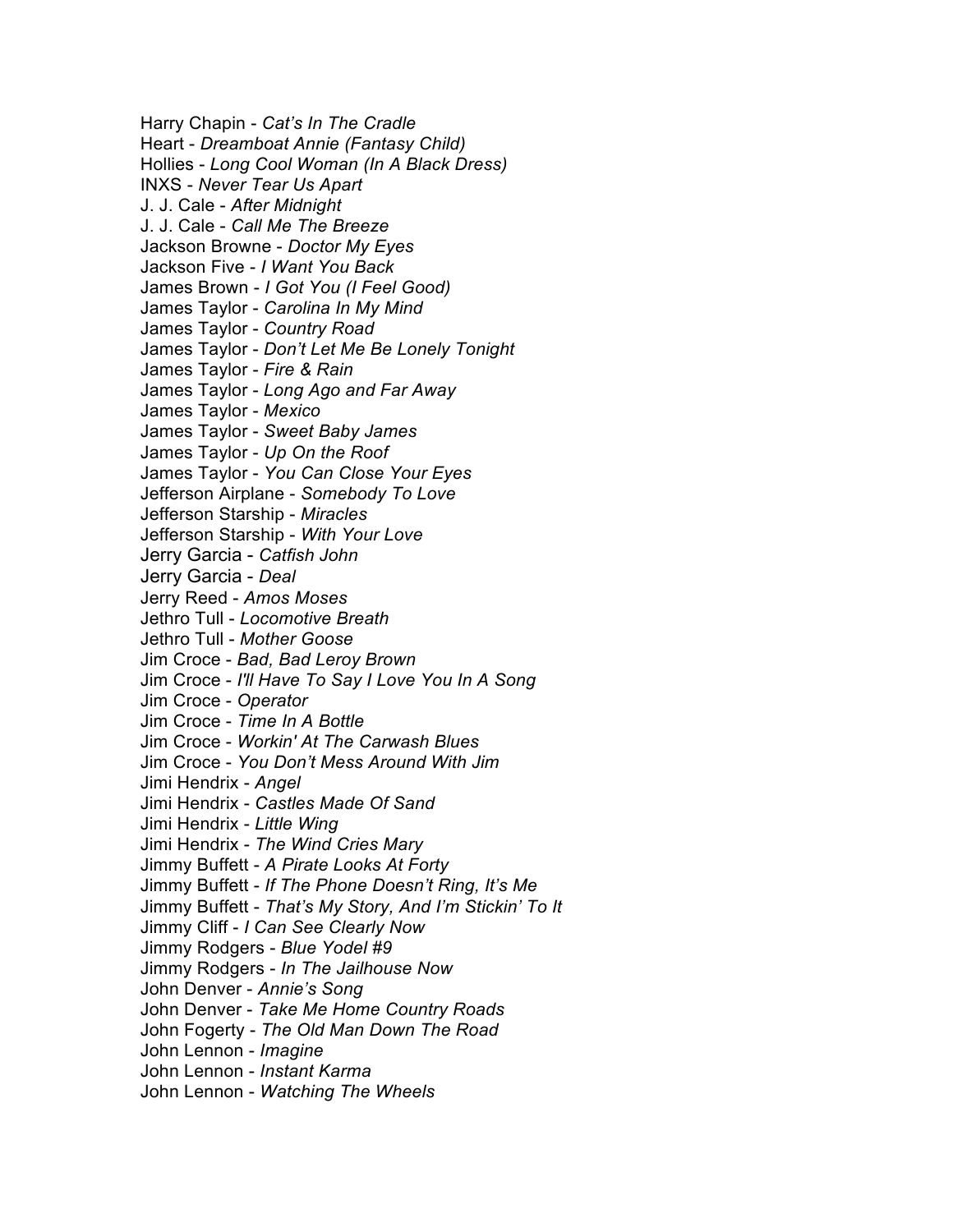John Prine - *Hello In There* John Prine - *Paradise* John Prine - *Spanish Pipedream* Johnny Cash - *(Ghost) Riders In The Sky* Johnny Cash - *Folsom Prison Blues* Johnny Rivers - *Secret Agent Man* Joni Mitchell - Big Yellow Taxi Joni Mitchell - *Free Man In Paris* Jorma Kaukonen - *Embryonic Journey* Jorma Kaukonen - *Genesis* Jorma Kaukonen - *Good Shepherd* Jorma Kaukonen - *Hesitation Blues* Judy Garland - *I'm Always Chasing Rainbows* King Harvest - *Dancing In The Moonlight* Kinks - *A Well-Respected Man* Kinks - *LOLA* Kinks - *Sunny Afternoon* Kiss - *Hard Luck Woman* Kris Kristofferson - *Me & Bobby McGee* Led Zeppelin - *Black Dog* Led Zeppelin - *Bron-Y-Aur Stomp* Led Zeppelin - *Dancing Days* Led Zeppelin - *Going To California* Led Zeppelin - *Thank You* Led Zeppelin - *The Rain Song* Led Zeppelin - *When The Levee Breaks* Leon Russell - *Tight Rope* Lionel Ritchie - *All Night Long* Little Walter - *Just Your Fool* Loggins & Messina - *Danny's Song* Loggins & Messina - *House At Pooh Corner* Loggins & Messina - *Your Mama Don't Dance* Looking Glass - *Brandy* Lynyrd Skynyrd - *Ballad of Curtis Loew* Lynyrd Skynyrd - *Simple Man* Lynyrd Skynyrd - *Tuesday's Gone* Madness - *Our House* Mamas & Papas - *Dream A Little Dream* Mark Knopfler - *Marbletown* Marshall Tucker Band - *Searching For A Rainbow* Marvin Gaye - *How Sweet It Is (To Be Loved By You)* Marvin Gaye - *I Heard It Through The Grapevine* Marvin Gaye - *Inner City Blues (Makes Me Wanna Holler)* Michael Martin Murphy - *Wildfire* Mike Cross - *The Bounty Hunter* Mike Cross - *The Lord'll Provide* Monkees - *Daydream Believer* Monkees - *I'm A Believer* Monkees - *Last Train To Clarksville*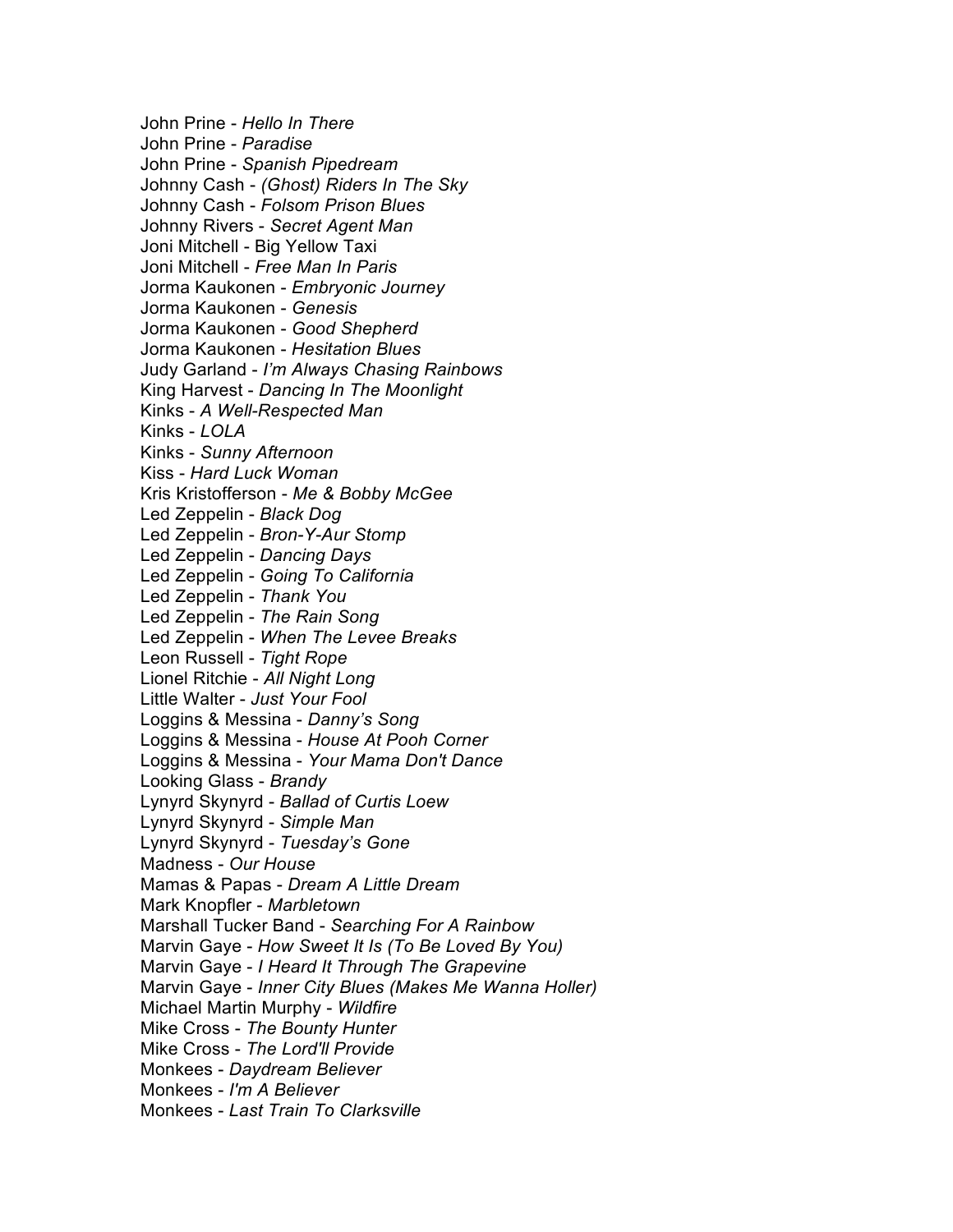Monkees - *Pleasant Valley Sunday* Moody Blues - *Nights In White Satin* Moody Blues - *Question* Moody Blues - *The Story In Your Eyes* Neil Diamond - *I'm A Believer* Neil Young - *Broken Arrow* Neil Young - *Comes A Time* Neil Young - *Don't Let It Bring You Down* Neil Young - *Harvest Moon* Neil Young - *Heart Of Gold* Neil Young - *Hey Hey My My (Into The Black)* Neil Young - *Human Highway* Neil Young - *I Am A Child* Neil Young - *Look Out For My Love* Neil Young - *Lotta Love* Neil Young - *Love Is A Rose* Neil Young - *Mr. Soul* Neil Young - *Old Man* Neil Young - *Sugar Mountain* Nitty Gritty Dirt Band - *An American Dream* Patti Smith - *Because The Night* Paul McCartney - *Bluebird* Paul McCartney - *Calico Skies* Paul McCartney - *Heart Of The Country* Paul McCartney - *Maybe I'm Amazed* Paul McCartney - *My Love* Paul Simon - *American Tune* Paul Simon - *Kodachrome* Paul Simon - *Late In The Evening* Paul Simon - *Learn How To Fall* Paul Simon - *Me & Julio Down By The School Yard* Paul Simon - *One Man's Ceiling Is Another Man's Floor* Paul Simon - *Something So Right* Paul Simon - *Was A Sunny Day* Paul Simon - *You Can Call Me Al* Paul Simon- *Slip Sliding Away* Peter Frampton - *Baby I Love Your Way* Peter Gabriel - *In Your Eyes* Peter Gabriel - *Solsbury Hill* Peter Paul & Mary - *Leaving On A Jet Plane* Pink Floyd - *Brain Damage* Pink Floyd - *Breathe* Pink Floyd - *Dogs* Pink Floyd - *Fat Old Sun* Pink Floyd - *Fearless* Pink Floyd - *Goodbye Blue Sky* Pink Floyd - *Grantchester Meadows* Pink Floyd - *San Tropez* Pink Floyd - *Time*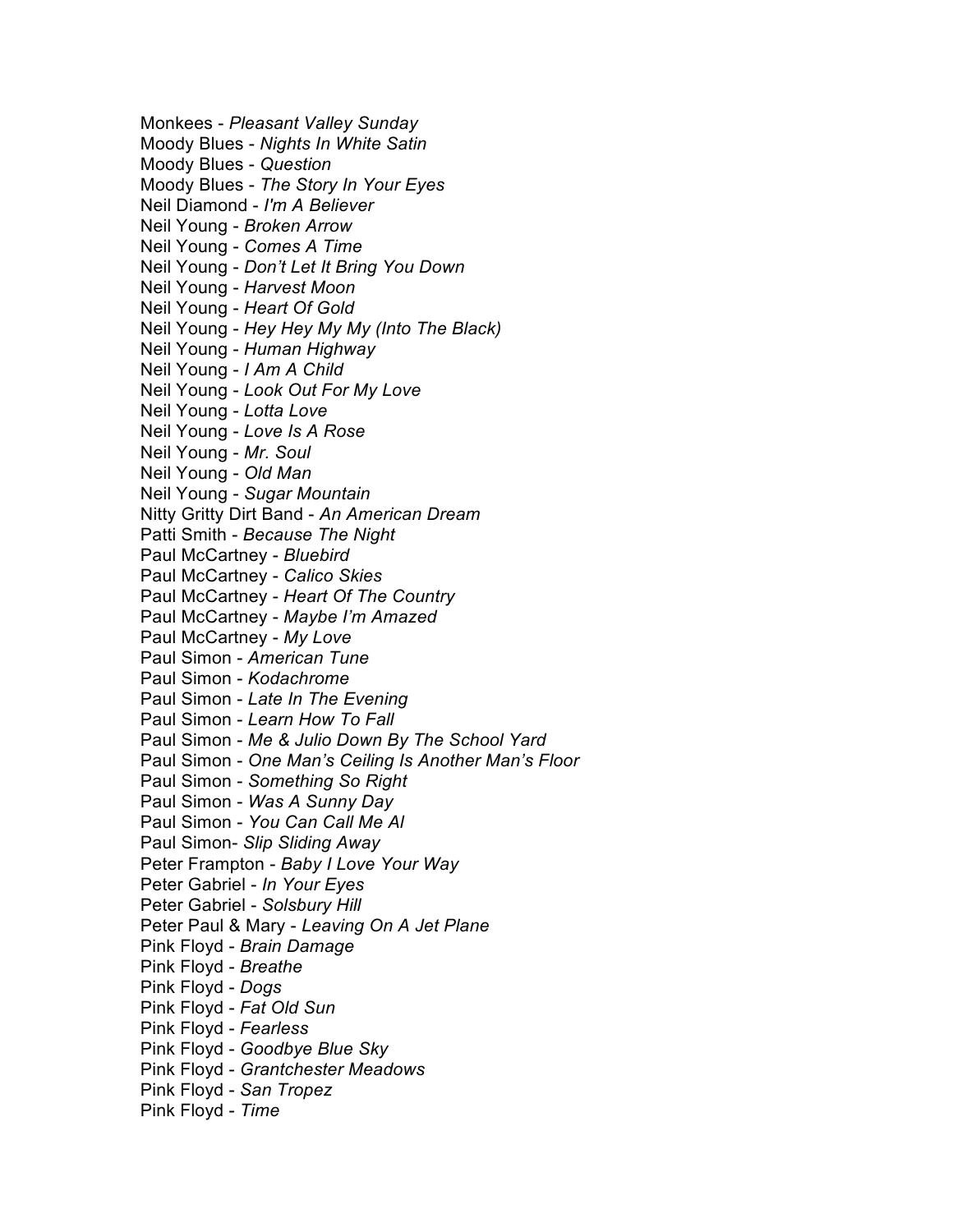Pink Floyd - *Wish You Were Here* Queen - Crazy *Little Thing Called Love* Queen - *Good Company* Queen - *You're My Best Friend* R. B. Greaves - *Take A Letter Maria* Rare Earth - *I Just Want To Celebrate* Rod Stewart - *Ooh La La!* Rod Stewart - *Reason To Believe* Rolling Stones - *(I Can't Get No) Satisfaction* Rolling Stones - *Angie* Rolling Stones - *Country Honk* Rolling Stones - *Dead Flowers* Rolling Stones - *Faraway Eyes* Rolling Stones - *It's All Over Now* Rolling Stones - *Love In Vain* Rolling Stones - *Miss You* Rolling Stones - *Play With Fire* Rolling Stones - *The Last Time* Rolling Stones - *Waiting On A Friend* Rolling Stones - *Wild Horses* Rolling Stones - *You Can't Always Get What You Want* Romantics - *What I Like About You* Roy Orbisson - *Blue Bayou* Roy Orbisson - *Dream Baby* Roy Orbisson - *You Got It* Ruby & The Romantics - *Our Day Will Come* Rupert Holmes - *Escape (The Pina Colada Song)* Santana - *Put Your Lights On* Seals & Crofts - *Summer Breeze* Shocking Blue - *Venus* Simon & Garfunkel - *America* Simon & Garfunkel - *Hazy Shade Of Winter* Simon & Garfunkel - *Homeward Bound* Simon & Garfunkel - *Kathy's Song* Simon & Garfunkel - *Mrs. Robinson* Simon & Garfunkel - *Scarborough Fair* Simon & Garfunkel - *The Boxer* Simon & Garfunkel - *The Sound Of Silence* Smokey Robinson & The Miracles - Tracks of My Tears Stealers Wheel - *Stuck In The Middle With You* Steely Dan - *Black Friday* Steely Dan - *Do It Again* Steely Dan - *Peg* Steely Dan - *Rikki Don't Lose That Number* Steppenwolf - *Tenderness* Steve Miller Band - *Rockin' Me Baby* Steve Miller Band - *Serenade* Steve Miller Band - *The Joker* Steven Stills - *Johnny's Garden*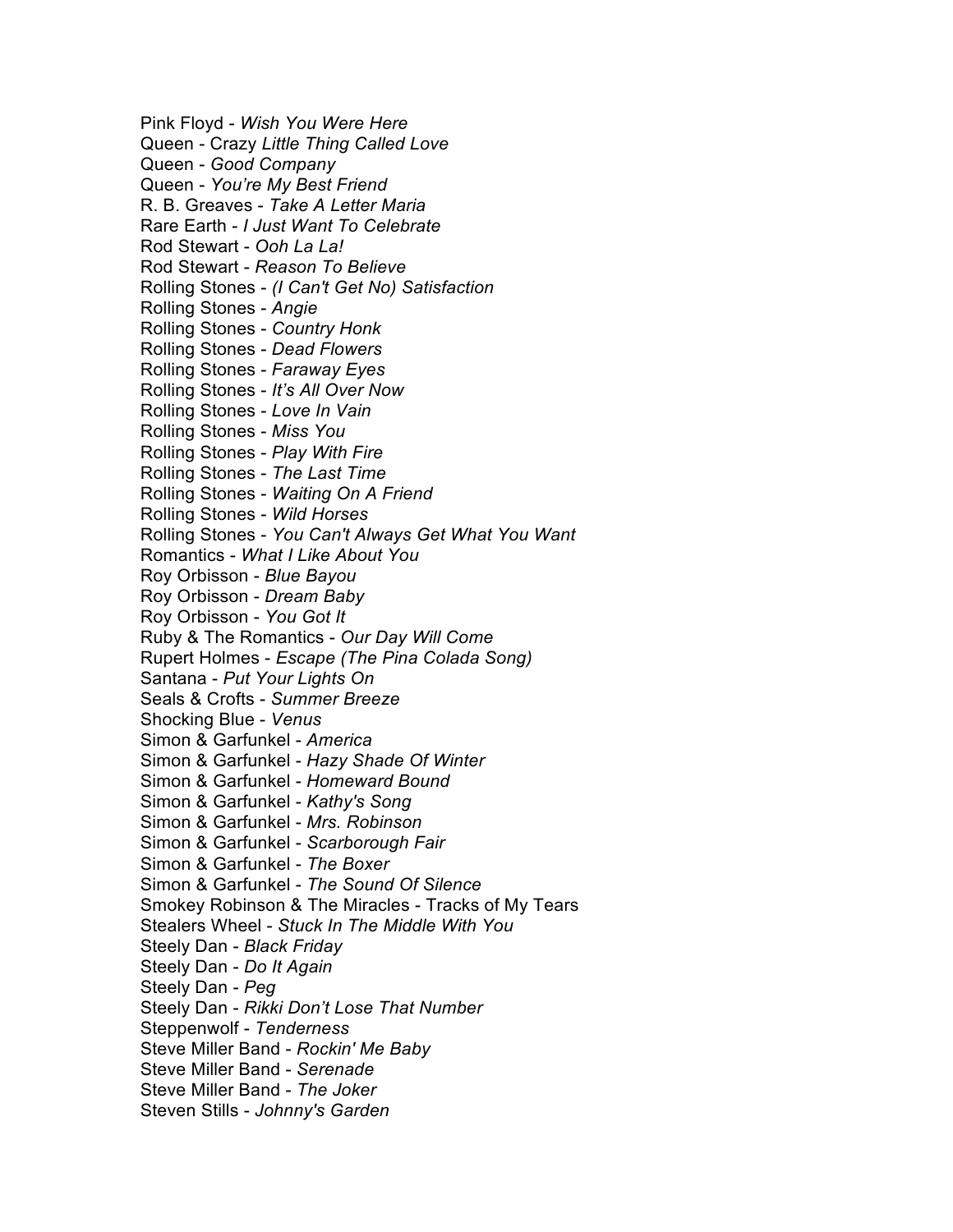Steven Stills - *Love The One You're With* Sting - *Fields Of Gold* Sting - *Fragile* Supertramp - *Even In The Quietest Moments* Three Dog Night - *Mama Told Me Not To Come* Three Dog Night - *Shambala* Tom Petty - *Angel Dream* Tom Petty - *Breakdown* Tom Petty - *Mary Jane's Last Dance* Tom Petty - *Runnin' Down A Dream* Tom Petty - *Wildflower* Tom Petty - *You Don't Know How It Feels* Tom Petty - *You Wreck Me* Tommy James - *Draggin' The Line* Traffic - *Feelin' Alright* Turtles - *Happy Together* Unit Four +2 - *Concrete And Clay* Van Morrison - *And It Stoned Me* Van Morrison - *Brown-Eyed Girl* Van Morrison - *Crazy Love* Van Morrison - *Domino* Van Morrison - *Have I Told You Lately* Van Morrison - *Into The Mystic* Van Morrison - *Moondance* Van Morrison - *Wild Nights* Warren Zevon - *Carmelita* Warren Zevon - *I Was In The House (When The House Burned Down)* Warren Zevon - *Lawyers, Guns and Money* Warren Zevon - *Werewolves Of London* Who - *Behind Blue Eyes* Who - *Love Reign O'er Me* Who - *Pinball Wizard* Who - Squeeze Box

# **Jazz/Dixieland Jazz/Smooth Jazz/Standards/Instrumental//Club/Lounge/Pop**

Ager / Yellen - *Ain't She Sweet* Andy Williams - *Sunny* Bayes & Norworth - *Shine On Harvest Moon* Bernie / Pinkard / Casey - *Sweet Georgia Brown* Carmichael & Washington - *The Nearness Of You* Chris Isaak - *Wicked Game* Cole Porter - *I Get A Kick Out Of You* Dave Brubeck Quartet - *Take Five* Dionne Warwick - *I'll Never Fall In Love Again* Etta James - *At Last* Etta James - *Crazy* Fats Waller - *I'm Gonna Sit Right Down and Write Myself A Letter* Flamingos - *I Only Have Eyes For You* Frank Sinatra - *Fly Me To The Moon*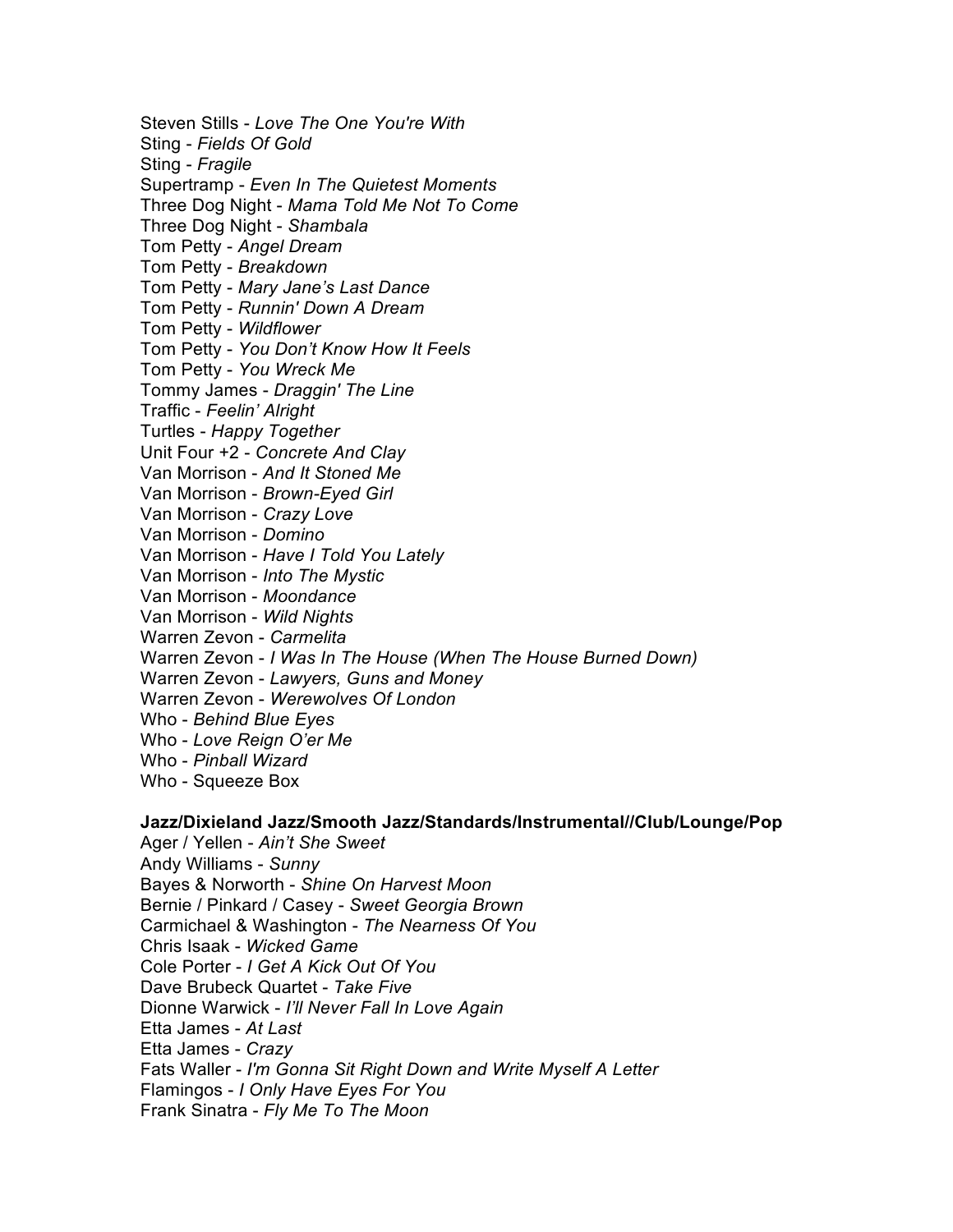Frank Sinatra - *My Funny Valentine* Frank Sinatra - *Something Stupid* Frankie Valli & The Four Seasons - *Can't Take My Eyes Off You* George & Ira Gershwin - *I've Got A Crush On You* George & Ira Gershwin - *I've Got A Crush On You* George Gershwin - *Summertime* George Michael - *Careless Whisper* Gimbel & Valle - *Summer Samba (So Nice)* Harold Arlen / E.Y. Harburg - If *I Only Had A Brain / Over The Rainbow* Harry Bellafonte - *Jamaica Farewell* Howard & Emerson - *Hello! My Baby* Irving Berlin - *Cheek to Cheek* Irving Berlin - *Let's Face The Music and Dance* Izzie Kamakawiwo'ole - *Over The Rainbow / What A Wonderful World* Jobim / Morales & Gimbel - *The Girl From Ipanema* Joni Mitchell - *A Case Of You* Leon Russell - *A Song For You* Leon Russell - *This Masquerade* Louis Armstrong - *Hello Dolly!* Mack & Johnson - *The Charleston* McHugh & Fields - *I Can't Give You Anything But Love* Nat King Cole - *L-O-V-E* Neil Diamond - *Red, Red Wine* Neil Diamond - *Sweet Caroline* Ray Charles - *Georgia On My Mind* Rod Stewart - *You're In My Heart* Santo & Johnny Farina - *Sleepwalk* Stephen Sondheim - *Send In The Clowns* Tony Bennett - *The Shadow Of Your Smile* Tony Bennett - *The Way You Look Tonight* Waller / Brooks / Razaf - *Ain't Misbehavin'*

### **R&B/Soul/Blues/Beach**

Al Green - *Let's Stay Together* Al Green - *Take Me To The River* Aretha Franklin - *Freeway Of Love* Ben E. King - *Stand By Me* Bill Withers - *Ain't No Sunshine* Bill Withers - *Use Me* Bobby Bland - *Turn On Your Love Light* Drifters - *Save The Last Dance For Me* Drifters - *Under The Boardwalk* Gladys Knight & The Pips - *Midnight Train To Georgia* Howlin' Wolf - *Spoonful* Otis Redding - *(Sittin' On) The Dock Of The Bay* Platters - *Smoke Gets In Your Eyes* Ray Charles - *I Can't Stop Loving You* Sam Cooke - *What A Wonderful World (Don't Know Much About History)*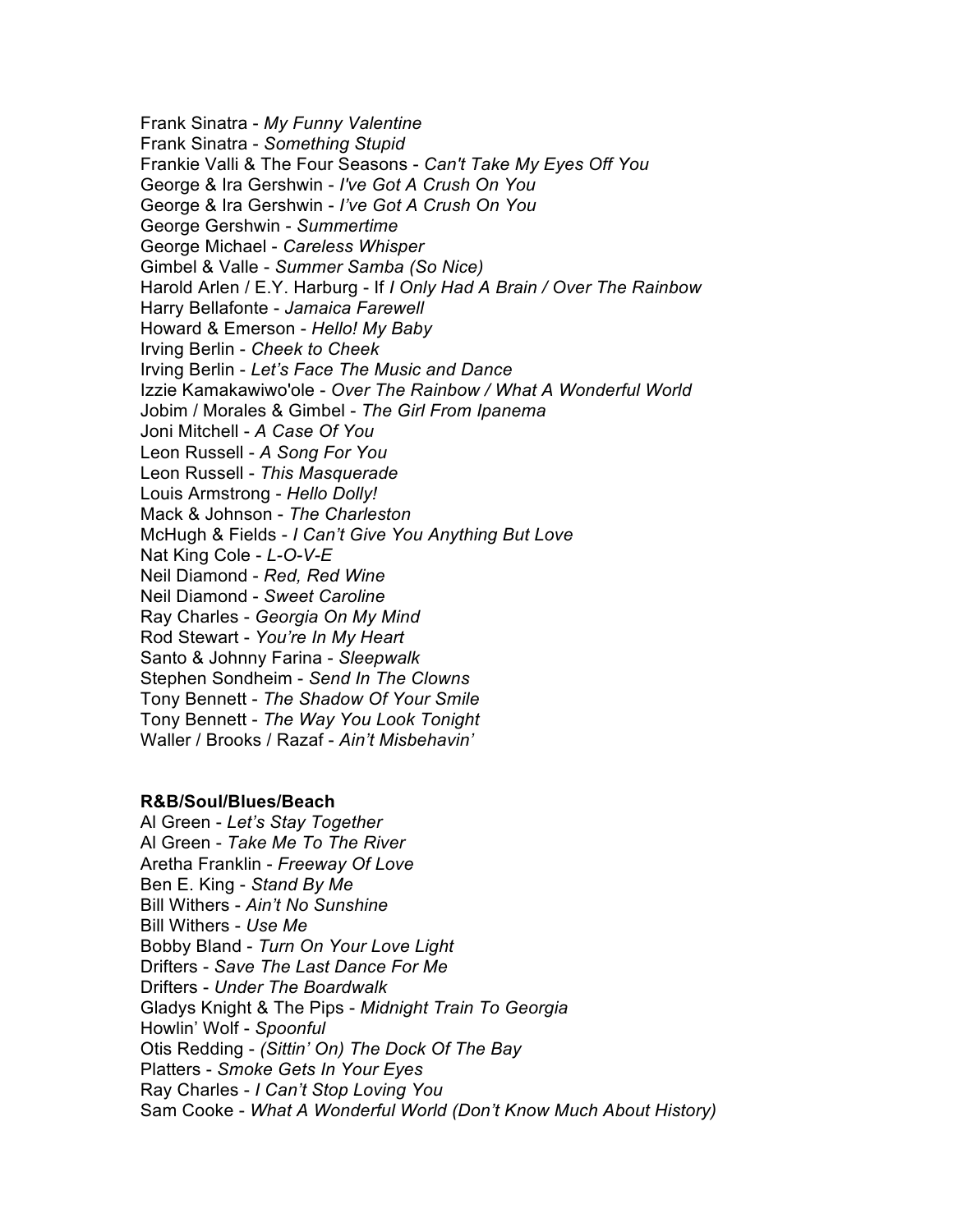Shirelles - *Baby It's You* Shirelles - *Will You Still Love Me Tomorrow* Smokey Robinson - *You've Really Got A Hold On Me* Spencer Davis Group - *Gimme Some Lovin'* Spinners - *Could It Be I'm Falling In Love* Stevie Wonder - *Don't You Worry 'Bout A Thing* Stevie Wonder - *I Wish* Stevie Wonder - *Superstition* Stevie Wonder - *You Are The Sunshine Of My Life* Temptations - *Ain't Too Proud To Beg* Temptations - *My Girl* Temptations - *The Way You Do The Things You Do* Willie Dixon - I *Just Want To Make Love To You* Willie Dixon - *Whole Lotta Love* Wilson Pickett - *Mustang Sally*

### **Country/Country Pop/Rockabilly**

Buck Owens - *Act Naturally* Carl Perkins - *Honey Don't* Charlie Rich - *When We Get Behind Closed Doors* Doc Watson - *Deep River Blues* Dolly Parton - *Jolene* Elvis Presley - *Can't Help Falling In Love* Elvis Presley - *Suspicious Minds* Freddy Fender - *Wasted Days and Wasted Nights* Garth Brooks - *Friends In Low Places* George Jones - *The Race Is On* Glen Campbell - *Southern Nights* Hank Williams - *I Can't Help It If I'm Still In Love With You* Johnny Cash - *Big River* Johnny Cash - *Ring Of Fire* Lefty Frizzell - *If You've Got The Money, I've Got The Time* Merle Haggard - *Mama Tried* Stray Cats - *Stray Cat Strut* Willie Nelson - *Blue Eyes Crying In the Rain* Willie Nelson - *Crazy* Willie Nelson - *He Was A Friend Of Mine* Willie Nelson - *I Gotta Get Drunk* Willie Nelson - *Valentine*

### **New Wave/Punk/80's Rock**

Adam Ant - *Goody Two Shoes B52s - Dirty Back Road* B52s - *Give Me Back My Man* Blondie - *Rapture* Cars - *Drive* Cure - *Boys Don't Cry* Cure - Friday, *I'm In Love* Cure - *Just Like Heaven*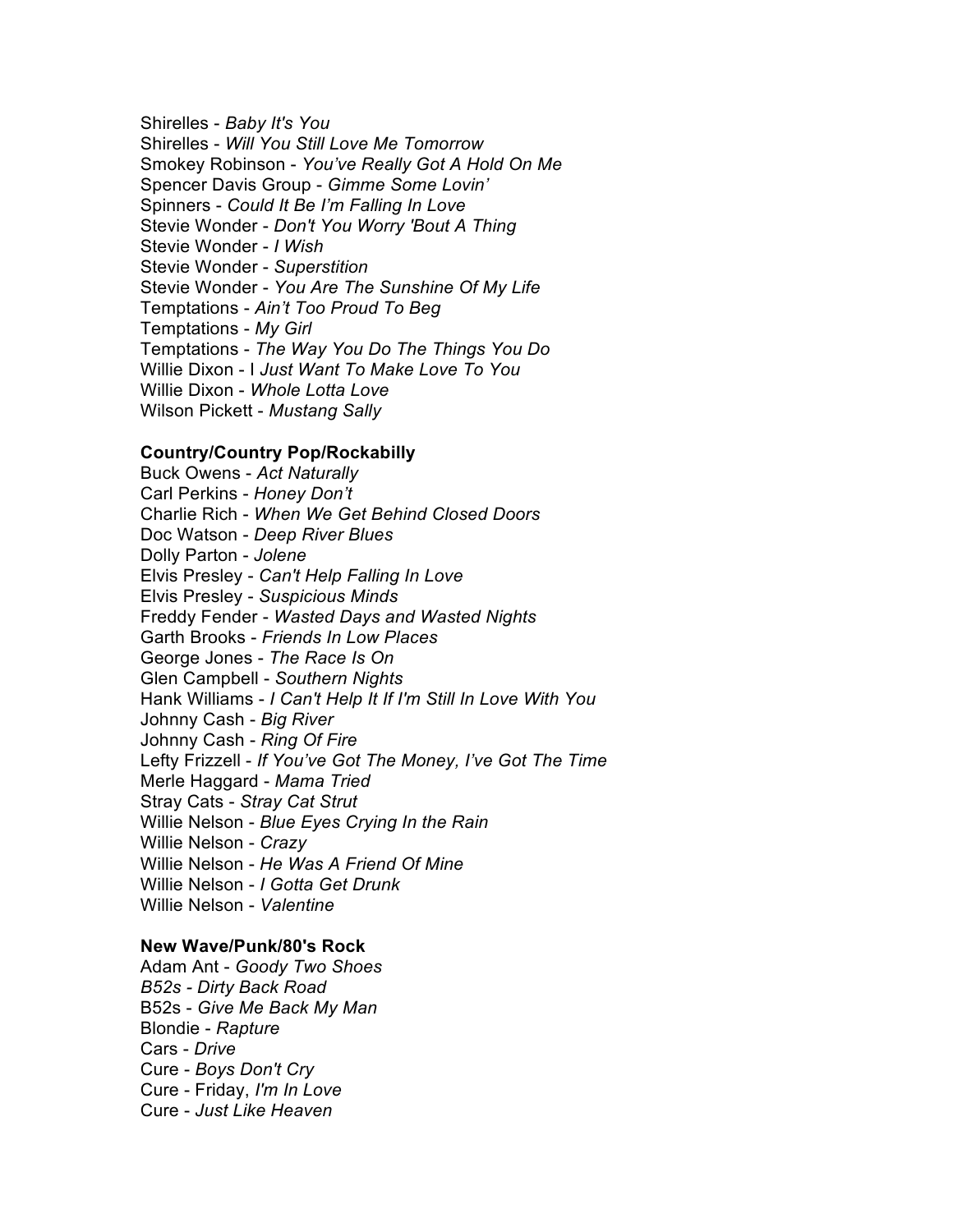Devo - *Freedom Of Choice* Elvis Costello - *Alison* Elvis Costello - *Miracle Man* Elvis Costello - *Mystery Dance* Elvis Costello - *Radio Sweetheart* Elvis Costello - *Watching The Detectives* Eurythmics - *Here Comes The Rain Again* Eurythmics - *Sweet Dreams (Are Made Of This)* Madness - *Our House in the Middle of our Street* Men at Work - *Overkill* Modern English - *I Melt With You* Police - *De Do Do Do De Da Da Dav* Police - *Message In A Bottle* Police - *Wrapped Around Your Finger* Pretenders - *Back On The Chain Gang* REM - *Don't Go Back To Rockville* REM - *Losing My Religion* REM - *Man On The Moon* REM - *The Great Beyond* REM - *The One I Love* Soft Cell - *Tainted Love* Talking Heads - *Psycho Killer* Talking Heads - *And She Was* Talking Heads - *Heaven* Talking Heads - *Life During Wartime* Talking Heads - *This Must Be The Place (Naive Melody)* Talking Heads - *Wild, Wild Life* Tears For Fears - *Everybody Wants To Rule The World* Tears For Fears - *Mad World*

#### **Contemporary Rock/Pop 1980 - present**

Adam Sandler - *Grow Old With You* Barenaked Ladies - *Pinch Me* Ben Harper - *Diamonds On The Inside* Chumbawamba - *Tubthumping* Coldplay - *God Put A Smile Upon Your Face* Coldplay - *Green Eyes* Coldplay - *Sparks* Coldplay - *We Never Change* Coldplay - *Yellow* Counting Crows - *Round Here* Daniel Powter - *Bad Day* Dave Matthews Band - *Crash Into Me* Dave Matthews Band - *Gravedigger* Dave Matthews Band - *So Much To Say* Dave Matthews Band - *Stay Or Leave* Dave Matthews Band - *Where Are You Going* David Gray - *Babylon* David Gray - *My Oh My*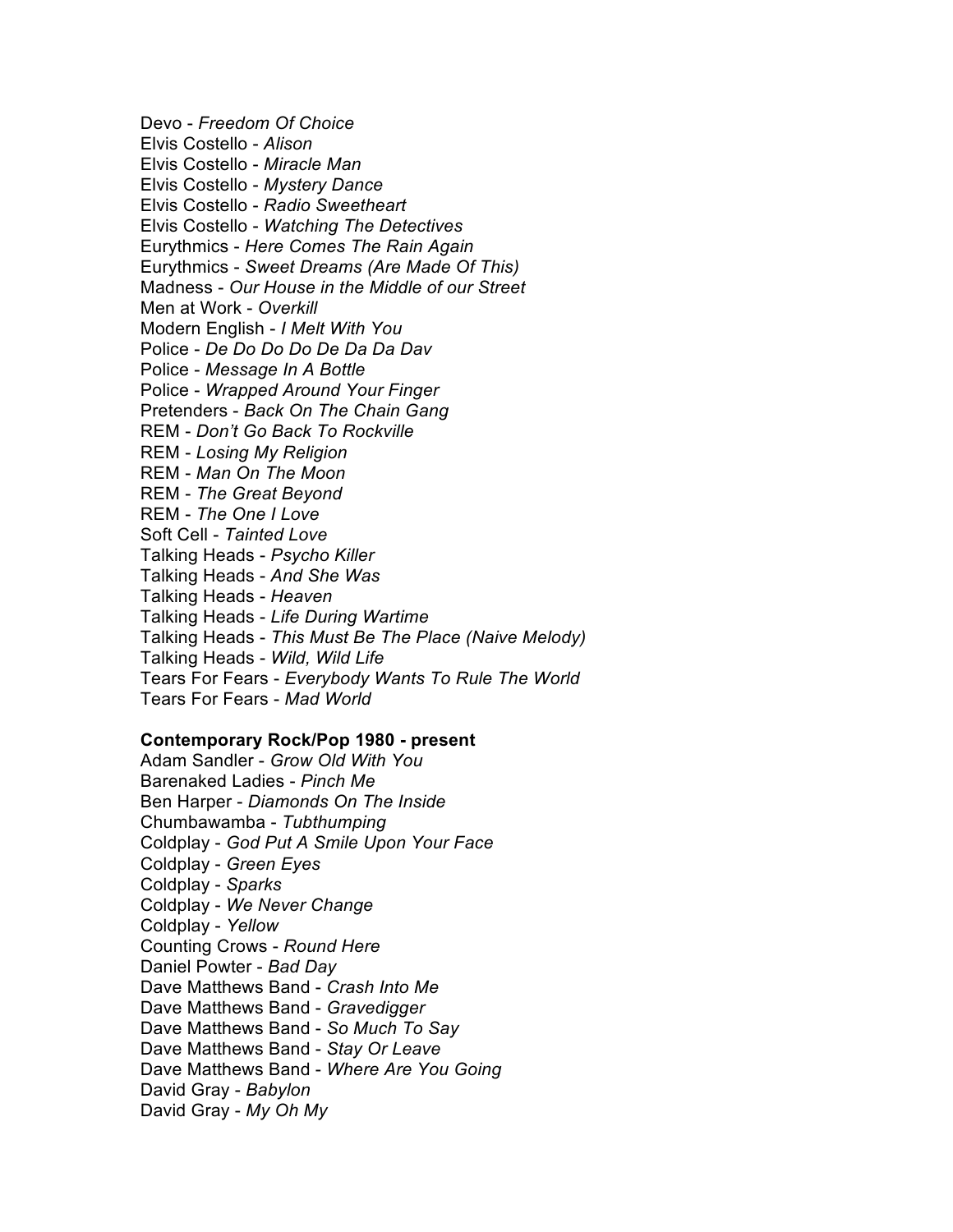David Gray - *Sail Away* Five For Fighting - *Superman* Foo Fighters - *Everlong* Foo Fighters - *Skin & Bones* Foo Fighters - *Times Like These* Goo Goo Dolls - *Acoustic #3* Green Day - *Good Riddance (The Time Of Your Life)* Guster - *Amsterdam* Howie Day - *Collide* Incubus – *Drive* Indigo Girls - *Closer To Fine* Indigo Girls - *The Power Of Two* Jack Johnson - *Better Together* Jack Johnson - *Breakdown* Jack Johnson - *Broken* Jack Johnson - *Cookie Jar* Jack Johnson - *Flake* Jack Johnson - *Holes To Heaven* Jack Johnson - *Inaudible Melodies* Jack Johnson - *Rodeo Clowns* Jack Johnson - *Sitting Waiting Wishing* Jack Johnson - *Upside Down* Jack Johnson - *Wasting Time* Jayhawks - *Save It For A Rainy Day* John Mayer - *Clarity* John Mayer - *Gravity* John Mayer - *Your Body Is A Wonderland* Kenny Wayne Shepherd - *Blue On Black* Lenny Kravitz - *Fly Away* Lumineers - *Flowers In Your Hair* Lumineers - *Stubborn Love* Matchbox Twenty - *Unwell* Michael Buble - *Everything* Mumford & Sons - *I Will Wait* Nine Inch Nails - *Hurt* Oasis - *Wonderwall* Old Crow Medicine Show - *Wagon Wheel* OMC - *How Bizarre* Phillip Phillips - *Home* Phish - *Waste* Prince - 1*999* Proclaimers - *I'm Gonna Be (500 Miles)* Radiohead - *Creep* Radiohead - *Fake Plastic Trees* Radiohead - *High And Dry* Radiohead - *House Of Cards* Radiohead - *Nice Dream* Radiohead - *Paranoid Android* Radiohead - *Street Spirit*